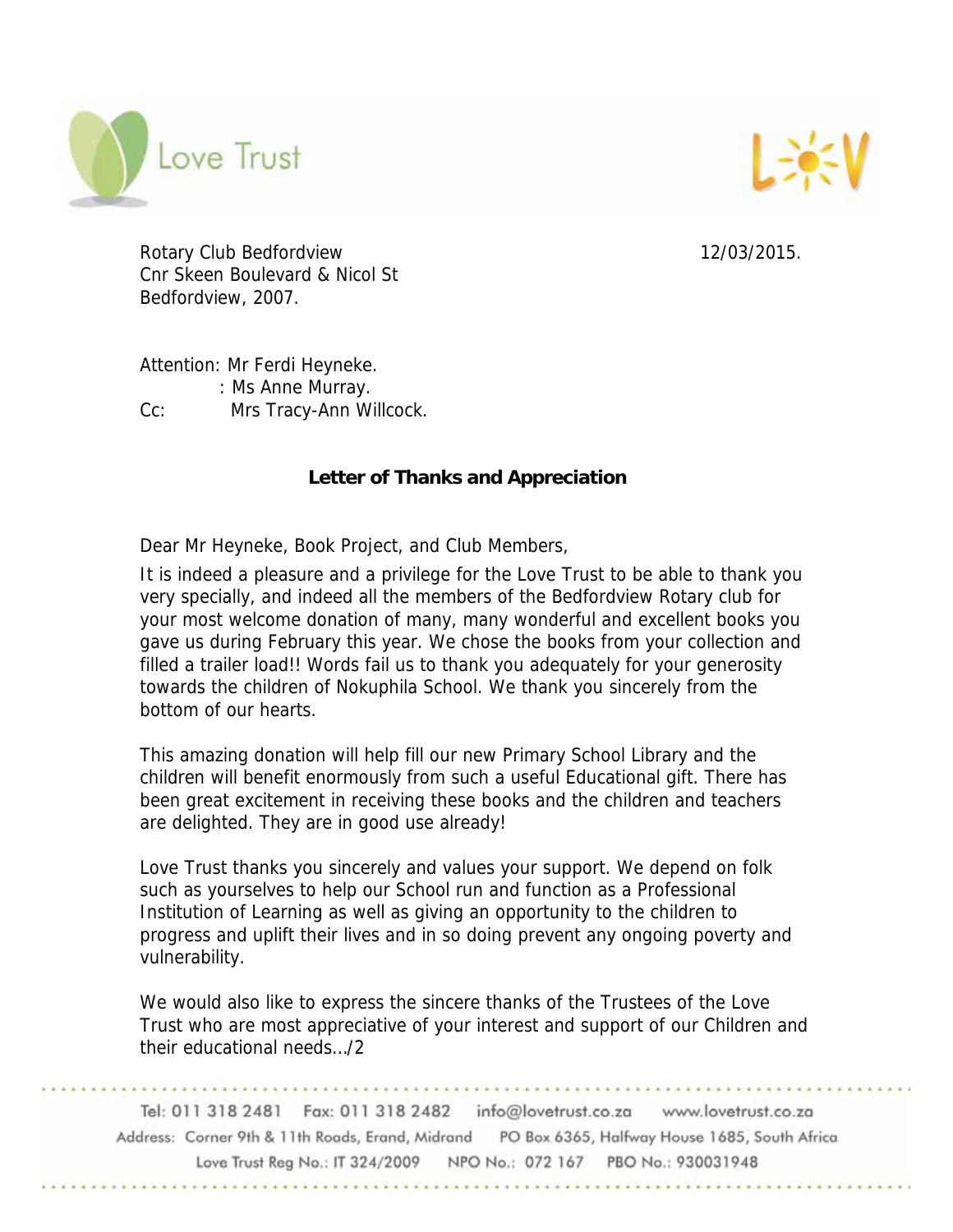



We are proud of the children and how they are growing and developing and taking advantage of the wonderful opportunity that has been afforded them. They are learning with great enthusiasm, gaining academic skills at a high standard and we hope to see them all matriculate one day.

We are privileged indeed to be able to serve in this way and to see the fruits of the good work that is being accomplished at Nokuphila School as the children grow as individuals. It is a wonderful encouragement for all concerned as donors, volunteers and teachers work together for the benefit of those less fortunate.

Your involvement and giving will make a significant difference in their lives and we remain deeply grateful to you.

It is the prayer of the Love Trust that you will be blessed as you serve in such a pivotal way to those who need it most.

Kindest Regards,

Love Trust Administrator. **WWW.lovetrust.co.za**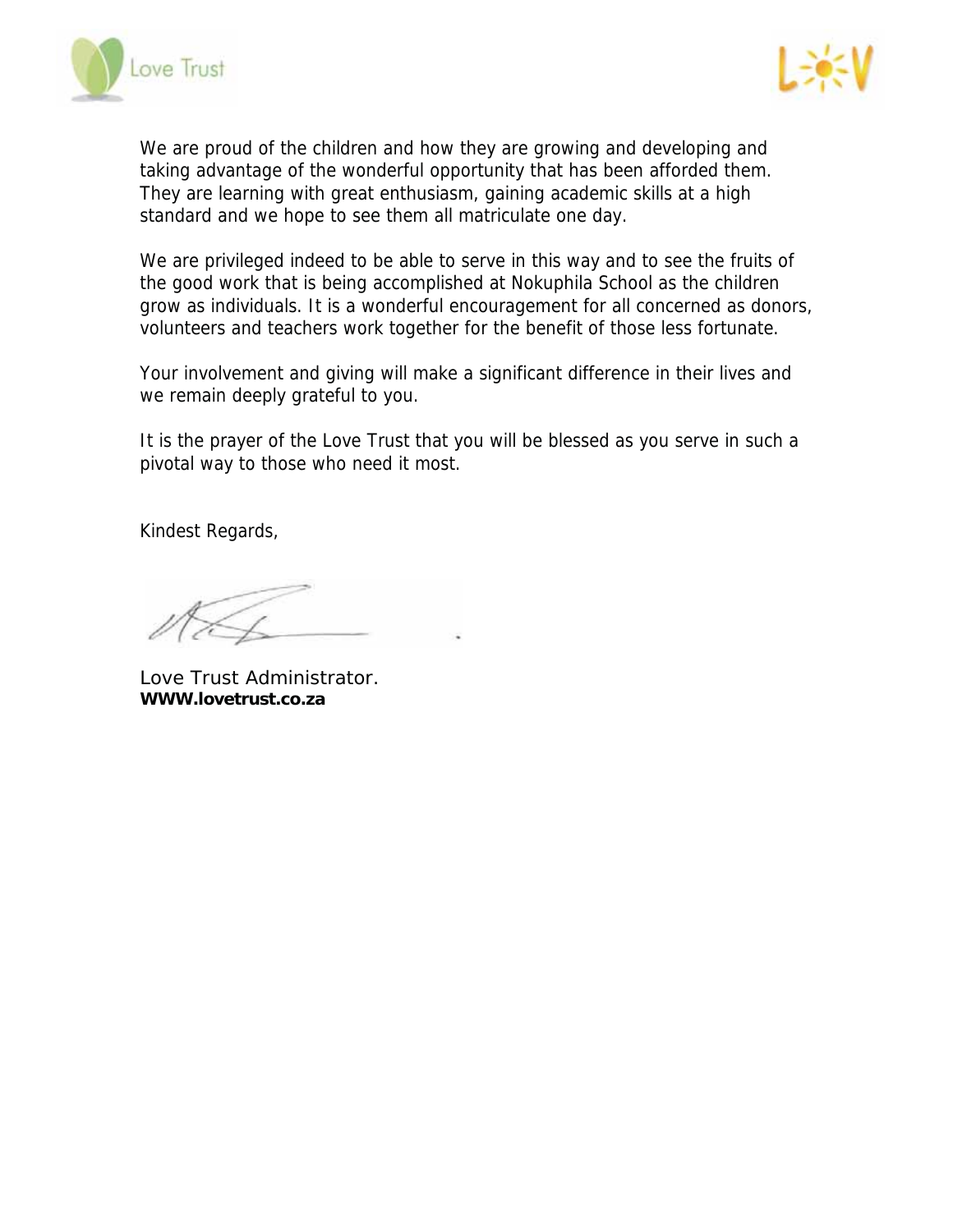



**December 2014** 

# **Staring at the Stars**

"We are all in the gutter but some of us are staring at the stars." Oscar Wilde

Recently the Department of Education released a report on the Annual National Assessment (ANA) for 2014. This initiative was first developed and implemented by the department in 2012 to monitor the standard of education in all provinces across the country. In 2010, the President in his State of the Nation address, set 2014 as the year in which at least 60% of South African learners in Grades 3, 6 and 9 should achieve acceptable levels of achievement (50% and above) in both Literacy (Language) and Numeracy (Mathematics).

The result that shocked the country was the Grade 9 average percentage for Mathematics – a mere 11%. Only 3% of learners in Grade 9 achieved above 50% for Mathematics. What chance can the matriculants of 2017 have with results like these? What are their employment prospects? Who will drive the economy without results in the critical gateway subject of Mathematics?

We are all in the gutter. But some of us are staring at the stars.

Grade 1 learners at Nokuphila and Hillbrow Independent, run under the auspices of Love Trust, wrote the ANA tests too. While both are independent schools, it was felt necessary to test the high quality standard we promise our donors. We compared the results with the national average:

| Mathematics Average Percentage (2014) |                   |                         |  |
|---------------------------------------|-------------------|-------------------------|--|
| National Average for Grade 1          | Nokuphila Grade 1 | <b>Hillbrow Grade 1</b> |  |
| 68%                                   | 90%               | 96%                     |  |

| Home Language: Average Percentage (2014) |                   |                         |  |
|------------------------------------------|-------------------|-------------------------|--|
| National Average for Grade 1             | Nokuphila Grade 1 | <b>Hillbrow Grade 1</b> |  |
| 63%                                      | 80%               | 89%                     |  |

Hard results often feel the most credible. Four years since the inception of Love Trust, these have been the first easily measurable fruits of our work. Roughly 20% more than the national average is certainly worth celebrating! And the intention is to maintain and improve these percentages, ensuring the highest standard across all grades in both schools.

However, results can be viewed in a number of ways and forms. Qualitative results often give a more human story. Nokuphila school learners received Love Boxes for Christmas – arranged by a member of Christ Church Midrand. Golder and Associates also donated a pair of new shoes for each child. To celebrate the end of a successful year, Nokuphila hosted a ladies breakfast for all mothers, gogo and caregivers of the learners. The ladies had a



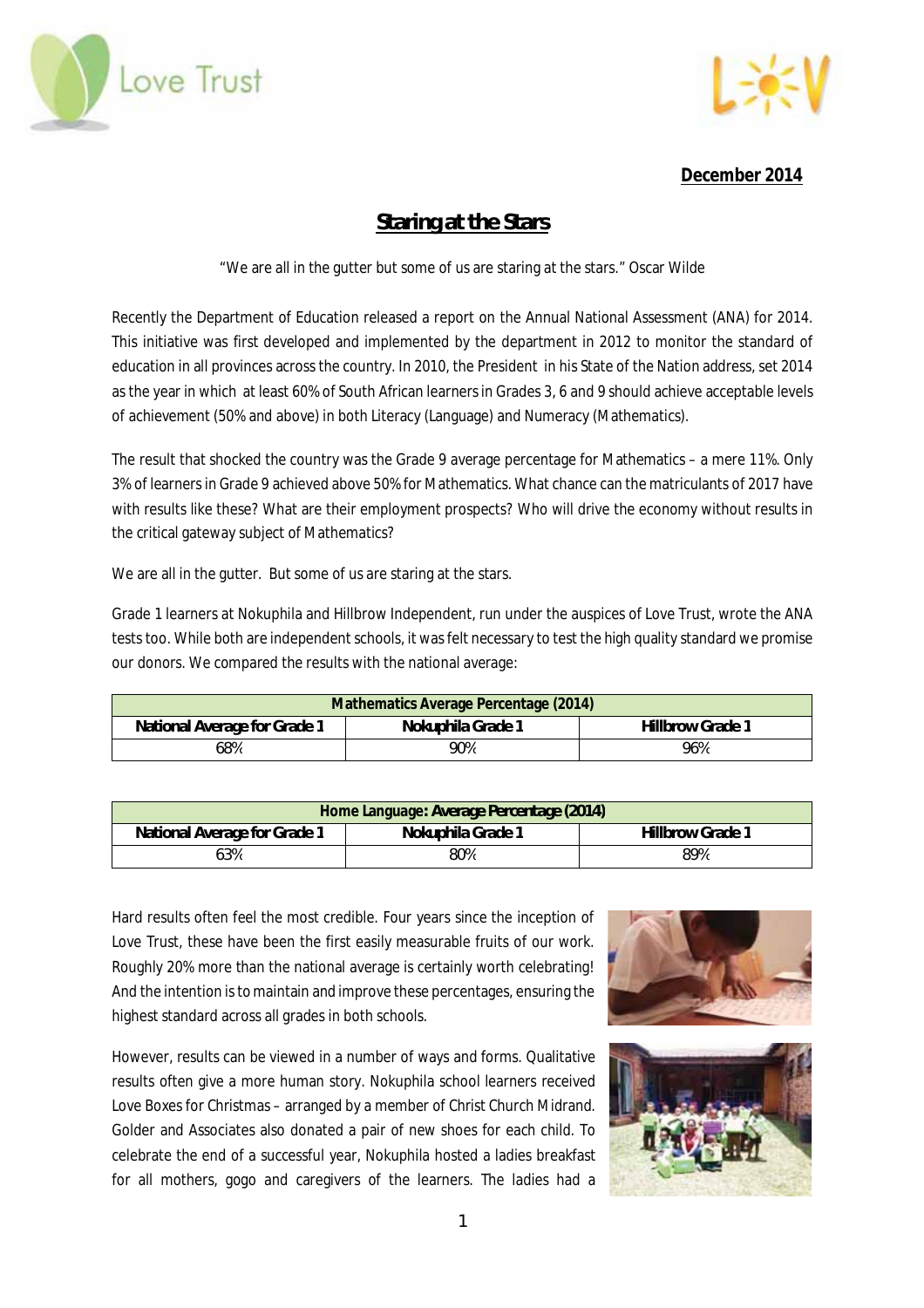



wonderful breakfast, as well as being pampered with manicures and back massages – a first for most! Following these spoils the school received this letter:

## *"The Nokuphila Family*

*I would like to thank the Nokuphila family, the Trust members, donors, and volunteers for all the good work they have done and for putting a big smile on my grandchildren's faces, with the goodies and everything they have given them. It has filled them with so much joy and happiness.* 

*This has been a phenomenal year filled with lots of love, joy, peace and happiness. You couldn't have done this without our Lord and Saviour. So we would like to thank Him for blessing us abundantly.* 

*I thank you all from the bottom of my heart and I appreciate all you have done.* 

*May you have a blessed Christmas and peaceful New Year.* 

*Stay Blessed.* 

*From: Christine (Ntuthuko and Ntokozo's grandmother)"* 

It has been an extraordinary year for Love Trust - particularly with respect to extending our reach.



While our schools have brought us results and real joy to the communities they operate in, our focus for 2014 was on growing the model for Early Childhood Development (ECD) Teacher Training Centres, and working with existing ECD centres (or preschools) to raise their standards.

Arguably, investing in teachers is the greatest investment one can make in the education sector. A teacher has the ability – if well-trained and fully committed – to positively change the lives of hundreds of children.

This year saw Love Trust opening three additional ECD Teacher Training Centres being Heronbridge (Diepsloot), Arcadia (Tswana), and Ga-Rankuwa. At present, 263 teachers are undergoing accredited ECD training at six sites across the country. We are hoping the impact will be deep and far-reaching, which is why we've invested in improved monitoring and evaluations systems so that we will be able to present our positive results.

A real highlight for the year was the graduation ceremony of the first tranche of Level 4 ECD students from Nokuphila Teacher Training Centre. This was our first formal graduation ceremony where 51 ECD teachers received their accredited certificates to great applause and jubilation! Much credit and gratitude must go to our trainers – who patiently and very enthusiastically impart the joy of teaching our little children to explore, question and grow.

The need for quality ECD and the vast number of existing preschools and crèches without support in our communities is obvious. This was a significant part of our focus this year. As part of a pilot, we partnered with the principals of 14 preschools in Tembisa with the objective of supporting the school to improve the quality of

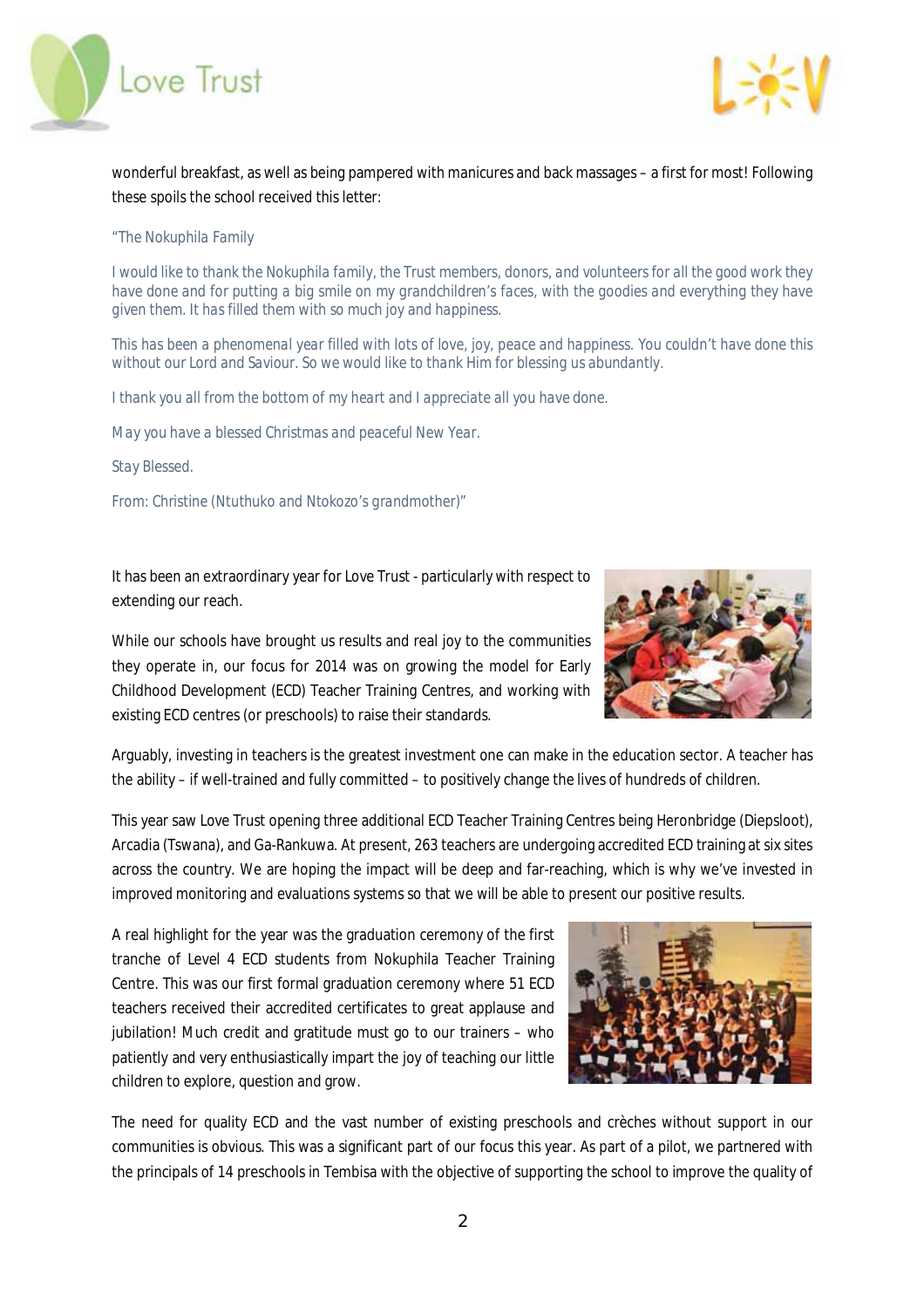



education provided to children. The schools were identified through the Nokuphila Teacher Training Centre. Principals attending the training, showing potential and commitment, and running existing crèches/preschools, were approached to participate in the pilot. The pilot also extended to Himeville and working through their Asifunde Sonke Teacher Training Centre 6 more ECD centres are participating.

Support to the ECD centres has come in the form of providing a full curriculum and useful administrative documentation in line with best practice; encouraging application of what principals have learnt at the teacher training centres; and running additional relevant workshops. Fieldworkers – Puseletso and Wandile – were employed to develop relationships with the ECD centres, and form a critical part of our monitoring and evaluation of the pilot.

Only initiated this year, it's still too soon to judge all significant outcomes of this initiative. One of the highlights was following a fundraising workshop run by Love Trust. One of the principals applied what she had learnt at the workshop and managed to secure three donations as a result. A wonderful story of enabling and empowering teachers!



Augmenting the work with Teacher Training Centres and the ECD Centres, guidebooks for both were developed this year. The guidebooks provide detailed information including establishment, operation, compliance and management for ECD centres and Teacher Training Centres. Both will be updated on a regular basis and have already proven a highly valuable resource.

If one well trained teacher in an ECD centre, reaches a minimum of 20 pre-schoolers per year, she will touch the lives of 100 children in 5 years. We currently have 263 teachers currently training at our centres. These teachers will potentially reach 5 260 children in a year, and 26 300 children in 5 years.

Our goals for 2015 are as big, hairy and audacious! We plan to open two new Teacher Training Centres in Vhembe and Kwa-Mashu in January. Further opportunities to open more of these centres are currently being explored. With land finally being approved for construction, we will commence the building of our world class school facilities for Nokuphila. We also plan to assist in growing one our ECD centres into a primary school. With a continued focus on growth, we will balance this with our



commitment to excellence and best practice. Monitoring and evaluation of all of our projects is key priority for 2015. And, as always, this will require renewed efforts and creative ways in which to fundraise for these plans.

As we grow, we cannot fully express our gratitude to our donors – those that have believed in our cause from the beginning and those who have recognised the potential of our efforts more recently. None of this can be achieved without funding. As precious, have been the less tangible rewards of building lasting partnerships with donors who have added value through their insights, knowledge and in ways beyond donations. Our deepest, and most sincere 'Thank You' to all of you.

To the Love Trust team – Martin, Erik, Lindsay, Mike, Chantal, Aika, Wandile, Puseletso, Norma, Suzette, Megan, Kathy and Rose – I salute you, and thank God for the privilege of being able to work with you for another extraordinary year!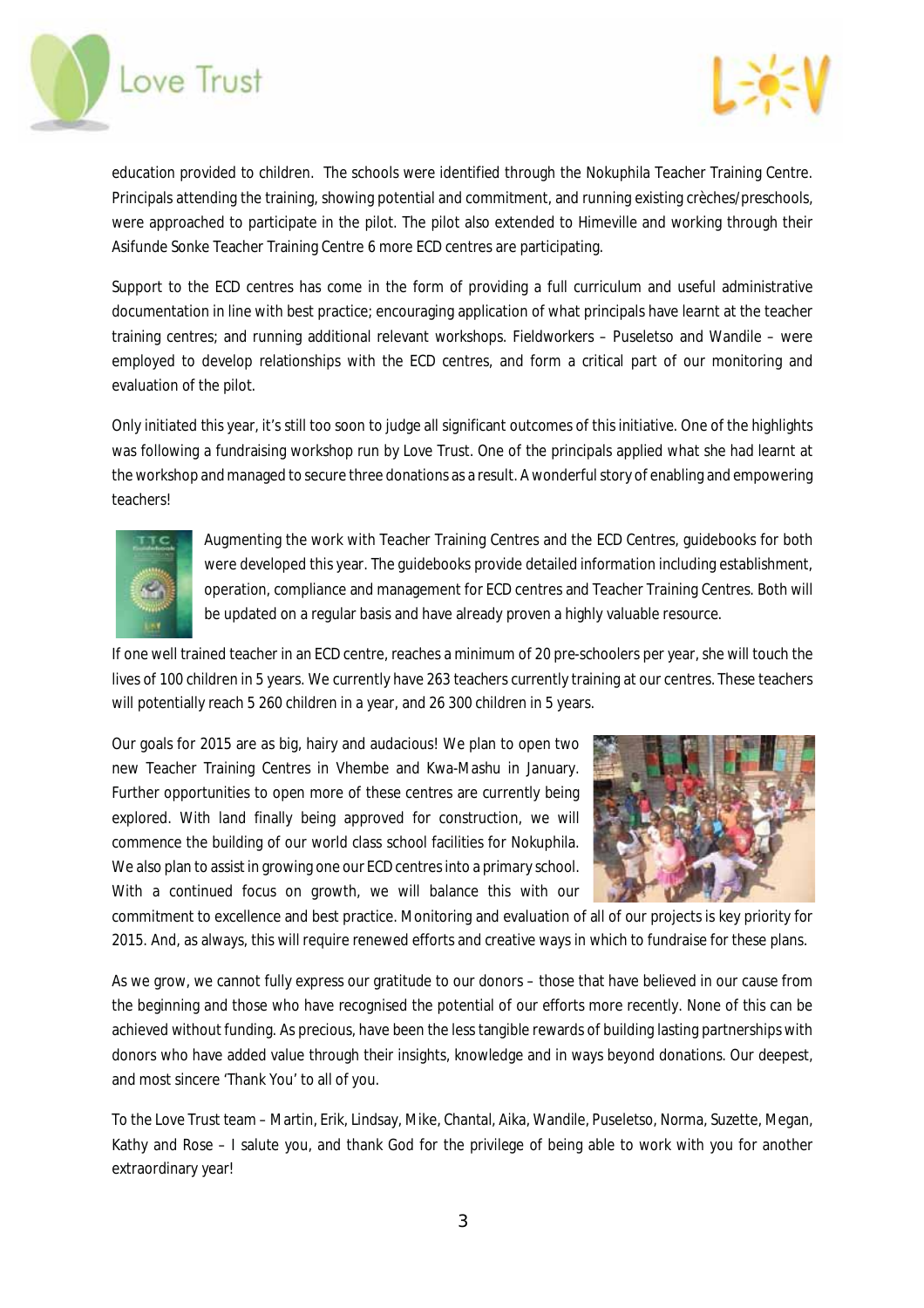



*"The night is nearly over; the day is almost here. So let us put aside the deeds of darkness and put on the armour of light." Romans 13:12* 

**Sarah Cairns** 

**Love Trust** 

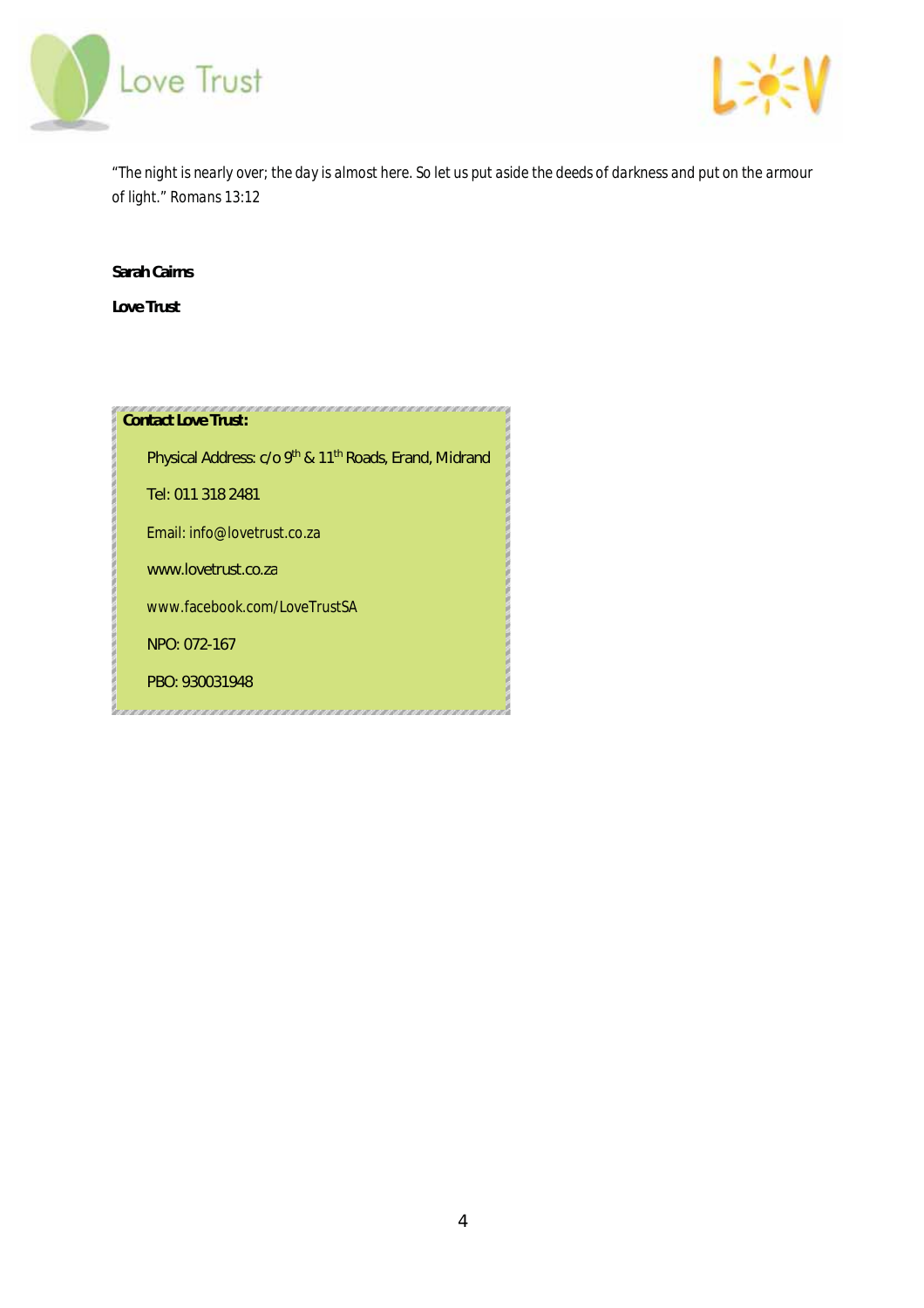We provide quality Christian education for vulnerable children Love Trust



# The Leadership

Love Trust is led by a highly experienced, diverse and networked team of individuals.

Trustees: Shadrach Appanna; Jeremia Gule; Peter Moore; Martin Morrison; Ruth Nkomo; Phumzile Hlekane.



# **Contact**

| <b>Queries on Love Trust</b> |                                                  |  |  |
|------------------------------|--------------------------------------------------|--|--|
| Erik van den Top             | 079 761 6657<br>erik@lovetrust.co.za             |  |  |
| Helen Loots                  | 083 659 1737<br>helenl@christchurchmidrand.co.za |  |  |

### **Queries on Donating**

Lindsay Owen 083 308 8410 lindsay@lovetrust.co.za Chantal Verster 076 507 5154 chani.verster55@gmail.com

**Queries on Nokuphila School** Michelle Peters 072 597 5970 michellepe@nokuphila.co.za

www.nokuphila.co.za www.lovetrust.co.za www.facebook.com/LoveTrustSA

# Bank Details

Direct Deposit (EFT) or Stop Order Love Trust Standard Bank Midrand Branch Code: 001155 Account No: 202 513 823 Swift No: SBZAZAJJ







Education is the most powerful weapon which you can use to change the world

Nelson Mandela